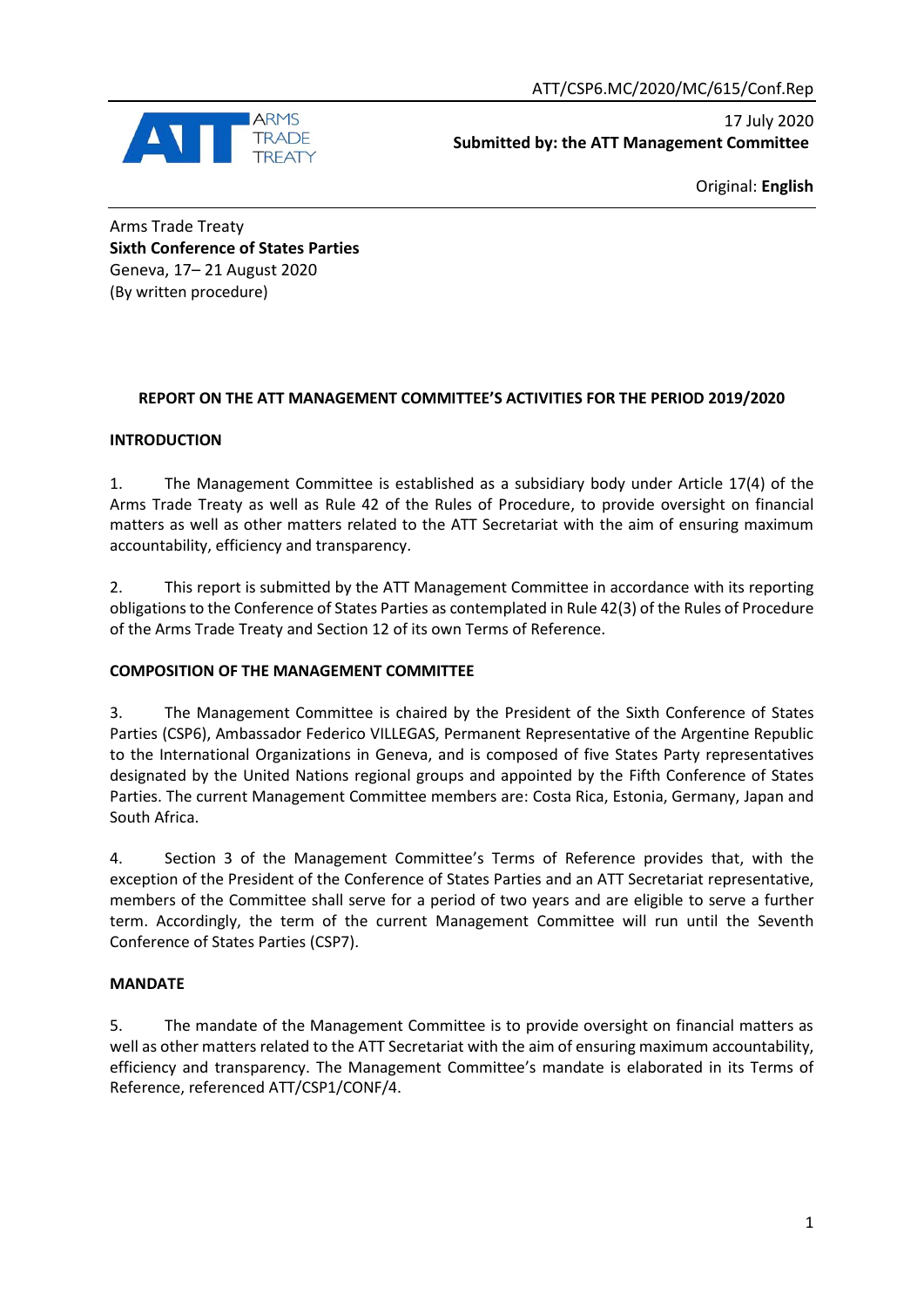# **METHOD OF WORK**

6. In performing its work, the Management Committee relies on the provisions of the Treaty, its Terms of Reference, the Directive of States Parties to the ATT Secretariat and any other decision taken by Conferences of States Parties for execution.

7. The Management Committee conducts its work, its meetings and takes decisions in accordance with the provisions of the ATT Rules of Procedures with particular reference to Rules 42 and 43.

8. The Management Committee conducts its work through formal meetings as well as the exchange of documents through emails. Summaries of the Management Committee's meetings are posted on the restricted part of the ATT website for access by States Parties throughout the year.

### **MANAGEMENT COMMITTEE DELIVERABLES AND ACTIVITIES**

9. In the reporting period, the Management Committee held a total of five (5) formal meetings in Geneva, Switzerland. In addition, the Management Committee participated in joint meetings with the Vice-Presidents and other ATT office holders regarding the CSP6 format and transition in the office of the CSP6 President.

10. In executing its mandate and directives of CSP5, the Management Committee undertook the following activities:

- a. Developed its programme of work for the year, which included specific tasks assigned to the Management Committee by CSP5 and allocated its members responsibilities to lead different topics.
- b. Provided oversight over the process for the issuance of invoices in October 2019 to States for financial contributions towards the ATT 2020 budget as adopted by CSP5.
- c. Provided oversight on the process for the notification of States of their outstanding assessed financial contributions in March 2020.
- d. Updated the draft matrix for the evaluation of the ATT Secretariat's performance in the administration of the ATT Sponsorship Programme with elements of the Guidelines for the Administration of the ATT Sponsorship Programme adopted by CSP5.
- e. Prepared its report to CSP6 on the ATT Secretariat's performance on the administration of the ATT Sponsorship Programme.
- f. Developed the draft Guidelines on the issue of "arrangements with the Secretariat in relation to the discharge of its financial obligations (Financial Rule 8.1.d)"
- g. Developed its report on the renewal of contract of the Head of the ATT Secretariat.
- h. Pursuant to Rule 4 (1) of the ATT Financial Rules and Section 10 of its own Terms of Reference, the Management Committee reviewed the 2021 budget estimates for the ATT Secretariat and CSP7.